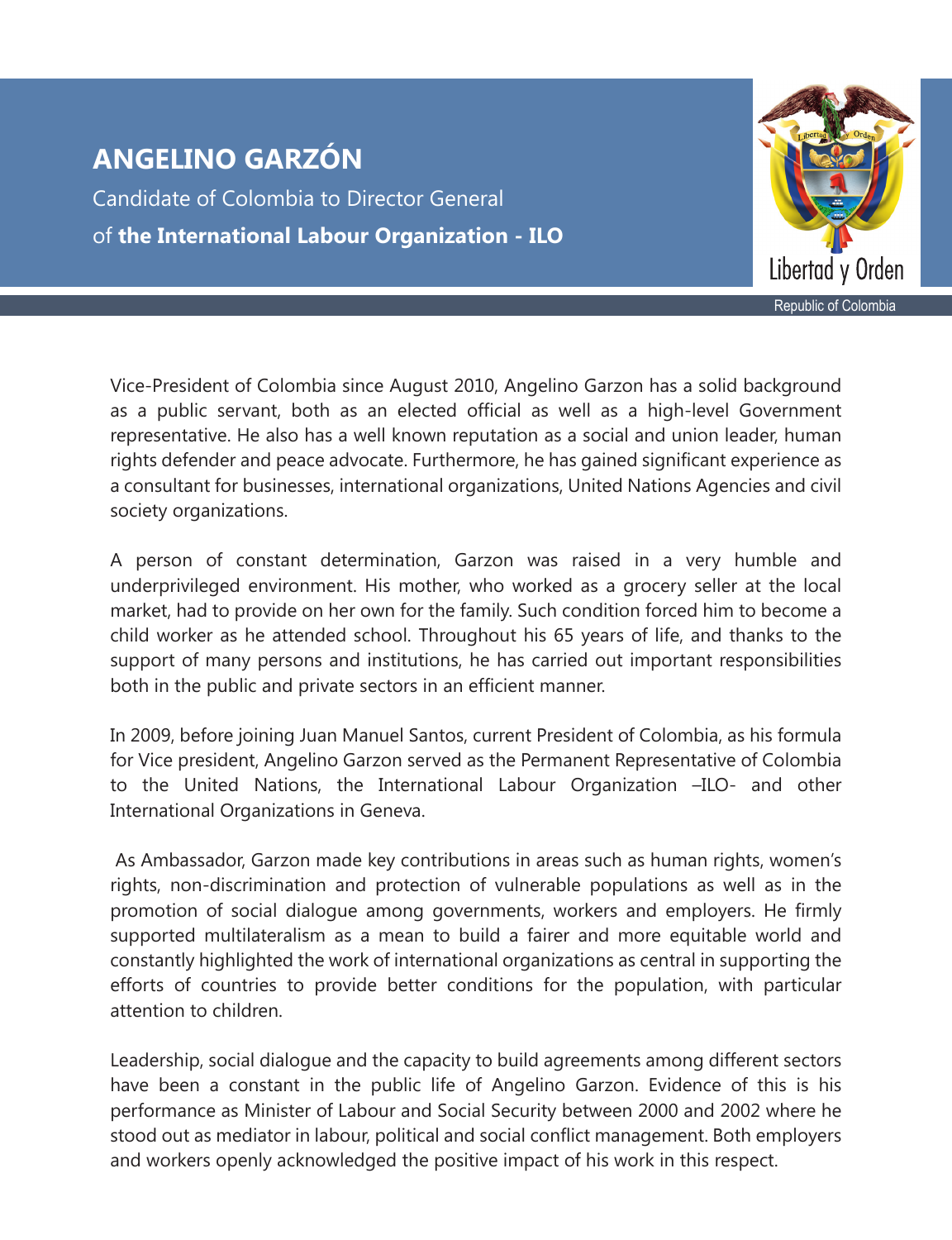Candidate of Colombia to Director General of **the International Labour Organization - ILO**

As a Member of the National Constituent Assembly which enacted the present Colombian Constitution in 1991, Garzon advocated for the inclusion as constitutional norms of freedom of association, social dialogue, and the guarantee of labour union rights as constitutional norms. By stressing that labour rights are an integral part of human rights, he also promoted a policy of social dialogue and concertation as the most appropriate way to build solid and peaceful labour relationships.

In the field of public management, Garzon's tenure as elected Governor of the province of Valle del Cauca -Colombia between 2004 and 2007 was acknowledged by its successful strategy to advance towards the achievement of the Millennium Development Goals. Such approach was key to the achievement of significant improvements in human development indicators in the region. Equally remarkable was Garzon's effective fiscal management that strengthened the province's finances. He actually linked policies in this area to practices of accountability, participatory budgets, social dialogue and concertation with civil society.

Angelino Garzon is a well known advocate for peace and conflict resolution both in Colombia and in the Latin-American region. In this area it is important to highlight his work as a member of the Colombian Commission for National Conciliation between 1995 and 2000. The Commission, presided over by the Catholic Church, is aimed to promoting and seeking political solutions to the Colombian armed conflict. It is also noteworthy Garzon's participation as a member of the Carter Group for the improvement of bilateral relations between Colombia and Ecuador from 2007 to 2008 as well as his role as member of the Colombia - Venezuela Binational Commission on border issues, maritime areas and migrant population.

The career of the current Colombian Vice-President has been also characterized by his outstanding participation in social movements and labour union organizations in Colombia and abroad. He began his working life in 1967 at the Pacific Iron and Steel Company in the province of Valle del Cauca, then continued at the National Railways and later at the National Department of Statistics.

In a parallel way, thanks to his very active role in the promotion of labour rights, he was able to hold important positions in Colombian unions such as Secretary General of the National Federation of State Workers (FENALTRASE) and of the Trade Union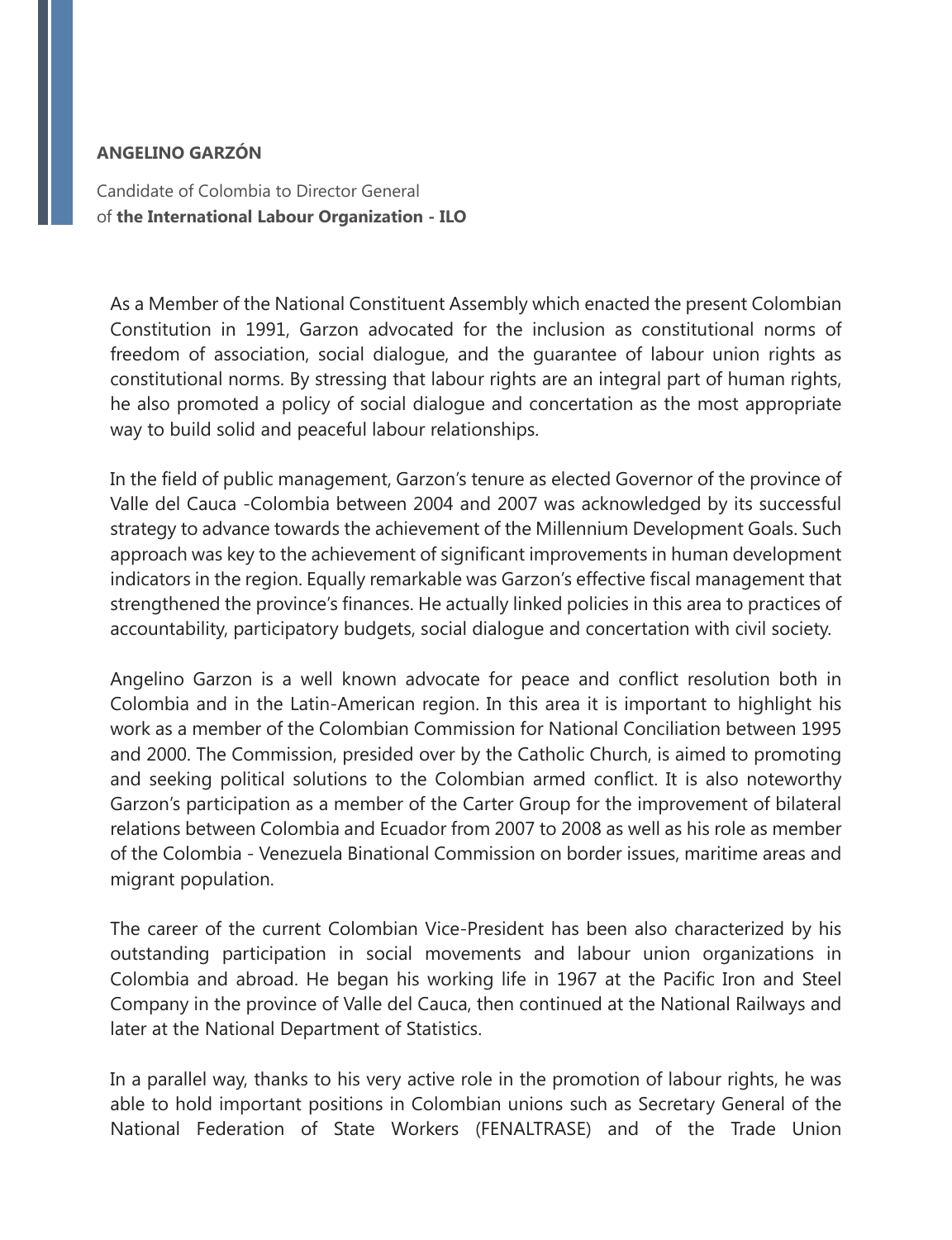Candidate of Colombia to Director General of **the International Labour Organization - ILO**

Confederation of Workers of Colombia (CSTC). In 1986 Garzon was one of the main advocates for the creation of the Unified Confederation of Workers (CUT) and became his first Secretary General until 1990. Along these years in his capacity as trade union leader, he participated as representative of Colombian Workers in a number of regional and international ILO meetings and events.

Garzon was also Vice-President of the International Union of Public Servants until 1982 and substitute member of the Bureau of the World Federation of Trade Unions until 1986. He was a member of the Executive Committee of the Colombian Communist Party and Vice-President of the "Union Patriótica" political party until 1990. He was also Vice-President of the "Alianza Democrática M-19" from 1990 to 1994. Since then, he has not been part of any political party but rather defines himself as a catholic-center-left wing person.

Upon retiring from trade union activism due to his election as member of the National Constituent Assembly, Garzon assumed an active role as a consultant in labour and social issues. In such capacity he assisted and developed projects for companies, international organizations, United Nations agencies and civil society organizations. It is important to highlight his work as Director of the International Union of Food Workers -UIF Human Rights Program between 1995 and 1996, Director of the UNDP tripartite project "New Labour Relations in Colombia" between 1996 and 1997 and his leading role in the development of the ILO Study on Experiences of Social Dialogue, Concertation and Cooperativism in Italy and Spain between 2002 and 2003.

Vice-President Angelino Garzon was born in Buga, Province of Valle del Cauca, Colombia on October 29th, 1946. He graduated from the University Jorge Tadeo Lozano, Bogota, with a major in Social Communication He holds postgraduate degrees in Administrative Law from the University of Salamanca, Spain -2008-, and in Comparative Labour Relations of Italy, Spain, Austria and Latin America at the ILO International Training Centre in Turin, Italy -1985-.

Garzon's current responsibilities, delegated by the President of Colombia, include the coordination of the human rights national policy, the promotion of social dialogue for conflict prevention and conflict resolution, the coordination of the Colombian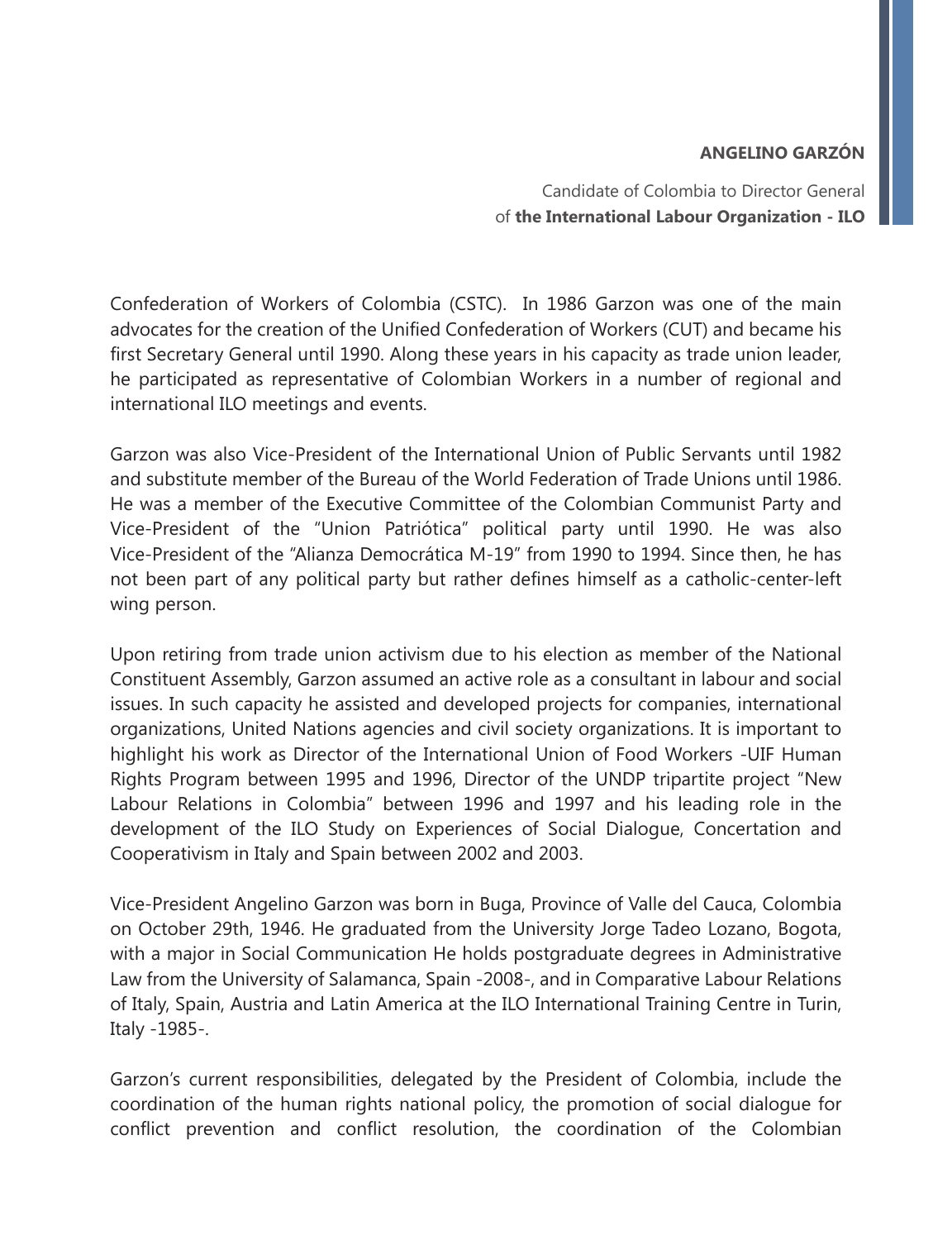Candidate of Colombia to Director General of **the International Labour Organization - ILO**

Commission for the Prevention of Child Recruitment by illegal armed groups and the coordination of the Commissions of the Space and of the Oceans. As Vice-President, Garzon represents the Colombian Government in a number of international meetings. He also undertakes significant efforts to promote Free Trade Agreements, advocating for the inclusion of specific provisions and commitments related to the protection of human rights including labour rights as well as environmental rights.

By presenting this summary of Angelino Garzon´s life story to the social actors that integrate the International Labour Organization ILO, Colombia would like to highlight the extraordinary contribution of this Organization to the improvement of the living conditions of workers around the world, to the realization of their rights and to the advance of more solid and peaceful labour relations based on social dialogue and collective bargaining.

Such achievements have been possible not only thanks to the meaningful contribution of governments, workers and employers, but also to the remarkable work of the present and past ILO Directors and also to the committed effort of the ILO team worldwide.

Colombia presents the candidature of Angelino Garzon convinced that the basic criteria for the election of the new ILO Director General should be based mainly on the knowledge, experience and life story of the candidates. Such characteristics should bear close relation to the tripartite principles and values that gave origin to the ILO and that have guided its work and that of its social actors throughout nine decades of existence of the Organization.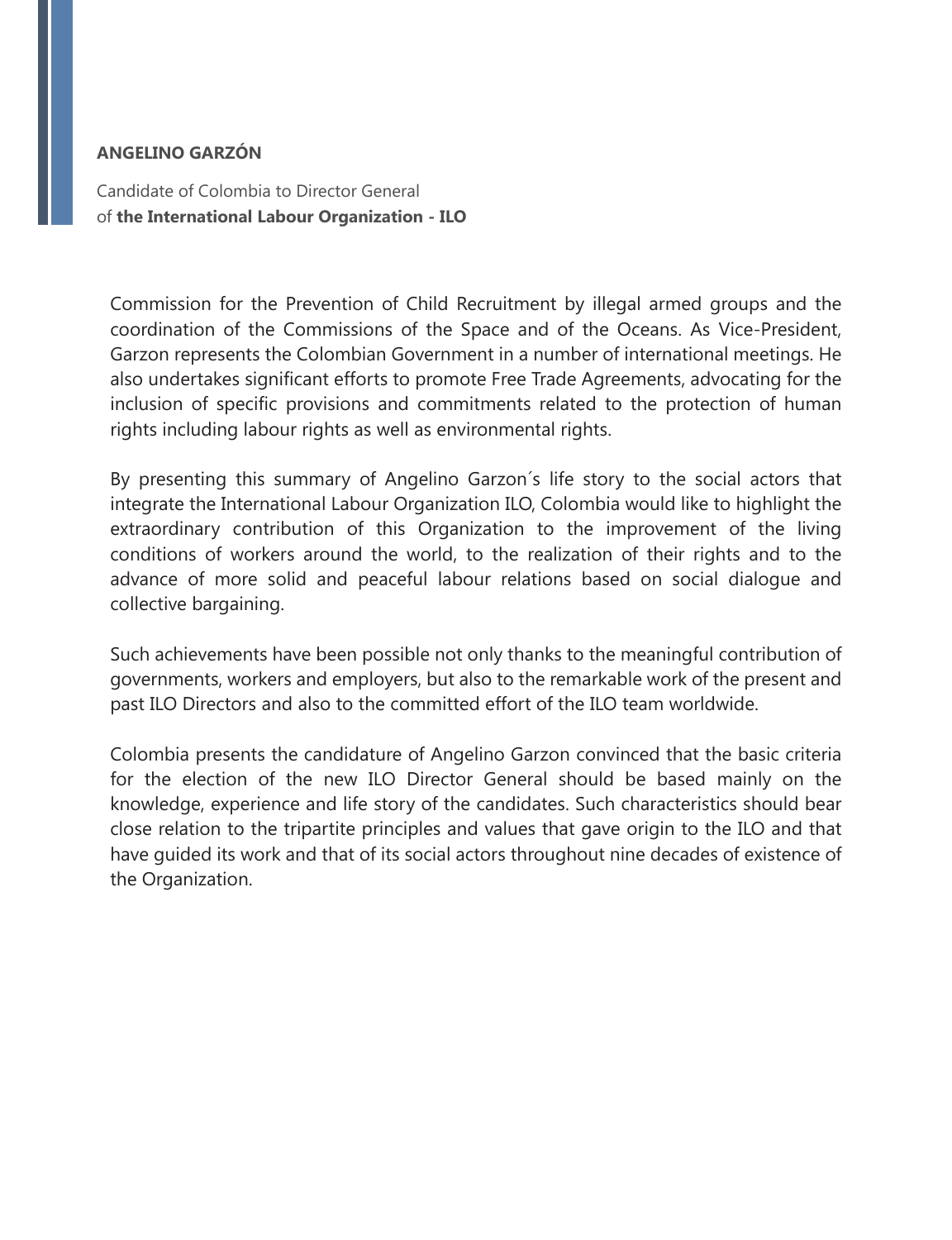

Vice-President of Colombia

## **EDUCATION**

 **Social Communicator**  Jorge Tadeo Lozano University Bogotá, Colombia, 2000

 **Specialization Course in Administrative Law**  University of Salamanca Salamanca, Spain, 2008

 **Studies on Comparative Labour Relations of Italy, Spain, Austria and Latin America**  ILO International Training Centre Turin, Italy, 1985

 **Languages** Spanish

## **EXPERIENCE**

## **High-Level positions by popular election**

**Vice-President of Colombia**  Bogotá, Colombia, August 2010 – August 2014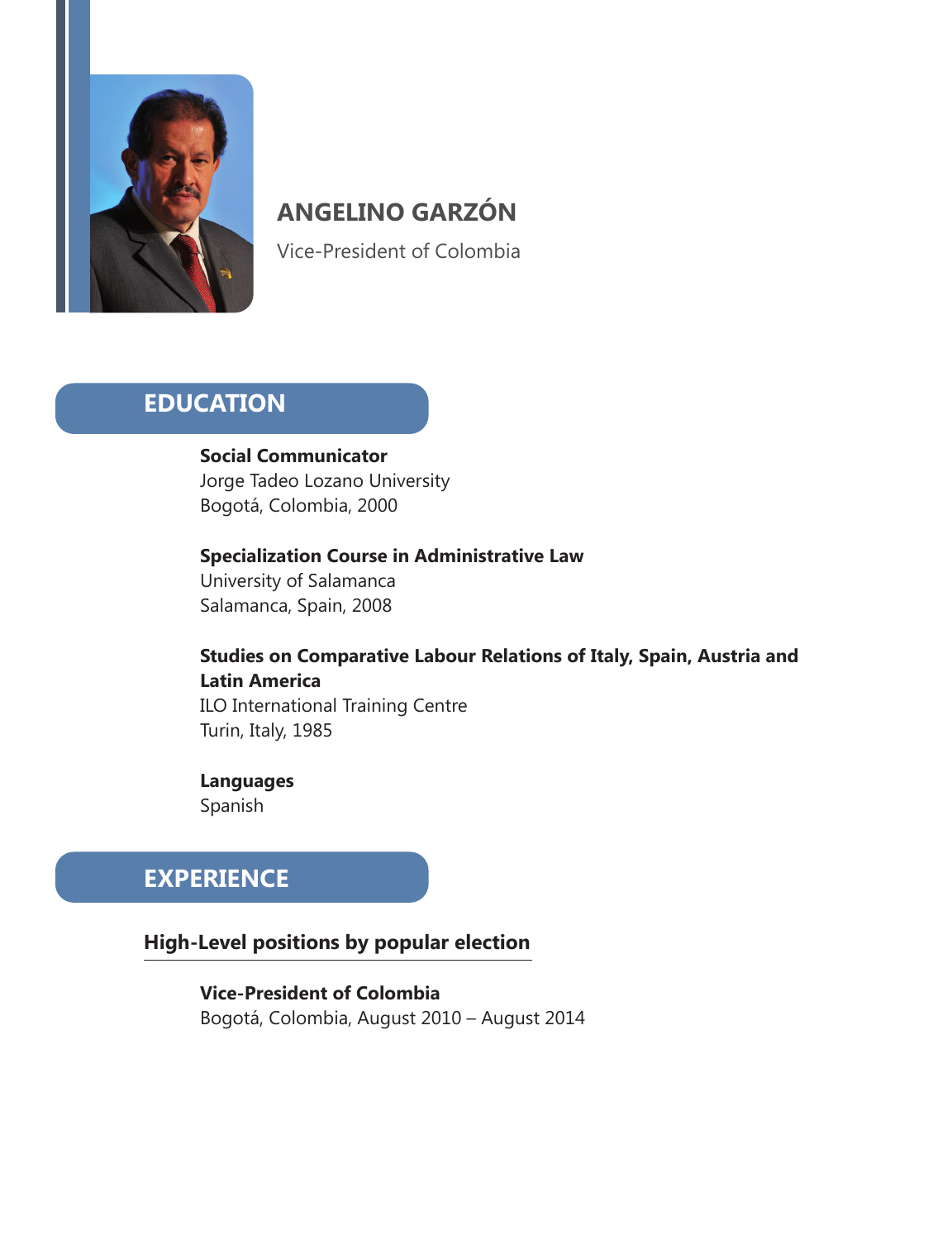#### **Governor of the Province of Valle del Cauca**

Valle del Cauca, Colombia, January 2004 – December 2007

#### **Member of the National Constituent Assembly**

Bogotá, Colombia, February 1991 – July 1991

#### **Government High-Level Positions**

**Permanent Representative of Colombia to the United Nations, the International Labour Organizations and other International Organizations** Geneva, Switzerland, January 2009 – March 2010

**Minister of Labour and Social Security**  Bogotá, Colombia, July 2000 – August 2002

## **Responsibilities in Trade Union Organizations and International Organizations**

**Unified Confederation of Workers -CUT** Secretary General Bogotá, Colombia, December 1986 – May 1990

#### **Trade Union Confederation of Workers of Colombia -CSTC**

 Secretary for International Relations and Secretary General Bogotá, Colombia, June 1978 – December 1986

**National Federation of State Workers -FENALTRASE** 

 Secretary General Bogotá, Colombia, 1978-1981

#### **Inter Union Committee of State Workers - CITE**

 National Coordinator Bogotá, Colombia, 1975-1978

#### **Trade Union of Workers of the National Administrative Department of Statistics**

Affiliate from 1970 to1990 and Secretary General from 1975 to 1981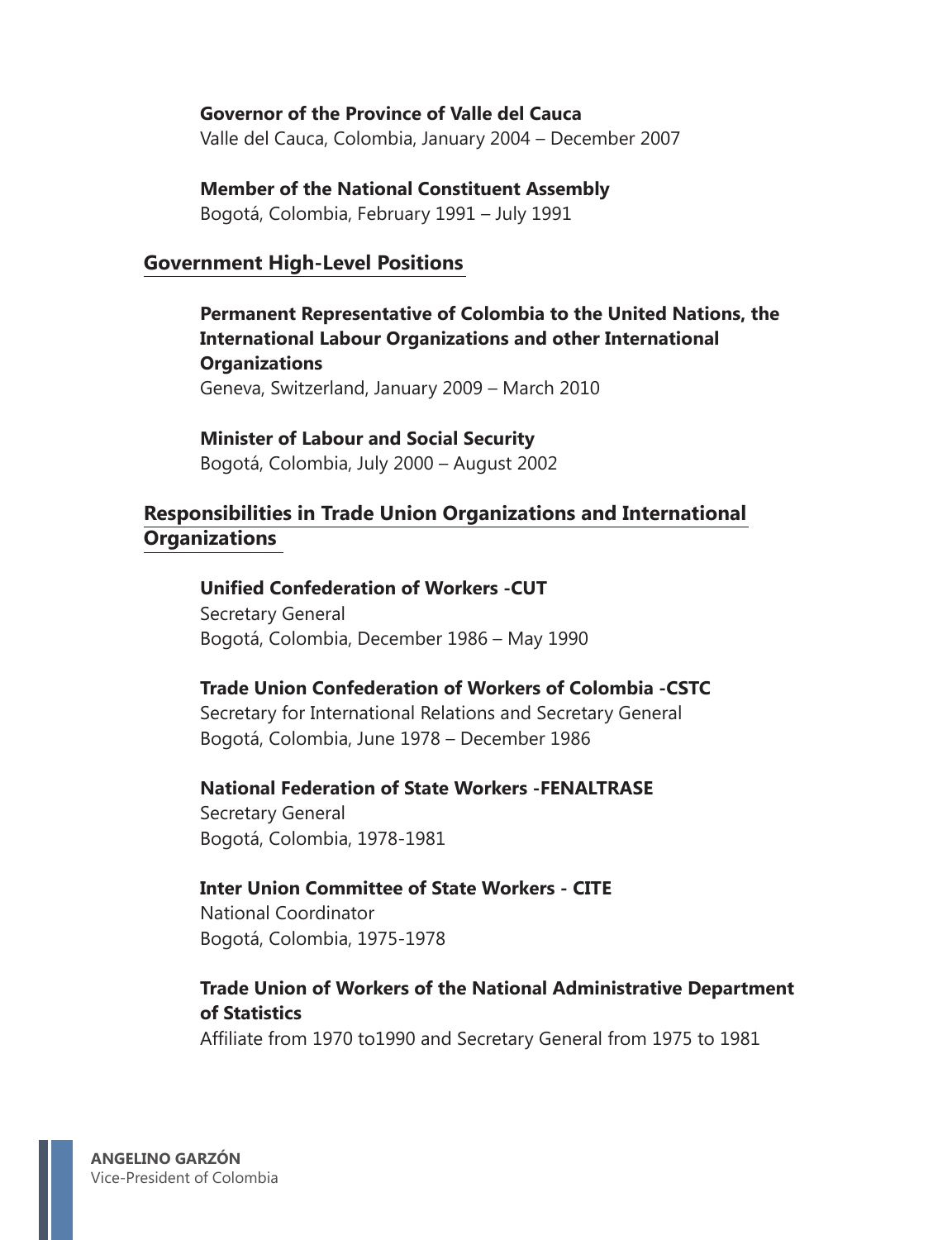## **Trade Union International of Public and Allied Employees -TUI**

Vice-President 1978-1982

#### **World Federation of Trade Unions -WFTU**

Substitute member of the Bureau 1982-1986

## **Activities as Consultant for International Organizations and United Nations Agencies**

### **International Labor Organization - ILO**

 Study on experiences of social dialogue, concertation and cooperativism in Italy (Emilia-Romagna) and Spain (Andalucía and Mondragón) August 2002 – June 2003

### **United Nations Development Program - UNDP**

 Director of the Tripartite Project "New Labour Relations in Colombia", Colombian workers and employers, as well as government representatives actively participanted in this project. Bogotá, Colombia, January 1996 – July 1997

## **Activities as Consultant to Business Companies and Civil Society Organizations**

## **Econlex Development Strategies – HIFAB International AB**

 Consultant to the Interamerican Development Bank Project on social dialogue and competitiveness in Latin America, with particular emphasis in Colombia and Uruguay July – December 2008

### **ETERNIT Colombia**

 Consultant on issues related to investment and relationship with communities Bogotá, Colombia, January – December 2008

### **Regional Port Society of Buenaventura**

 Consultant on issues related to port expansion projects and relationship with communities Buenaventura, Colombia, January – December 2008